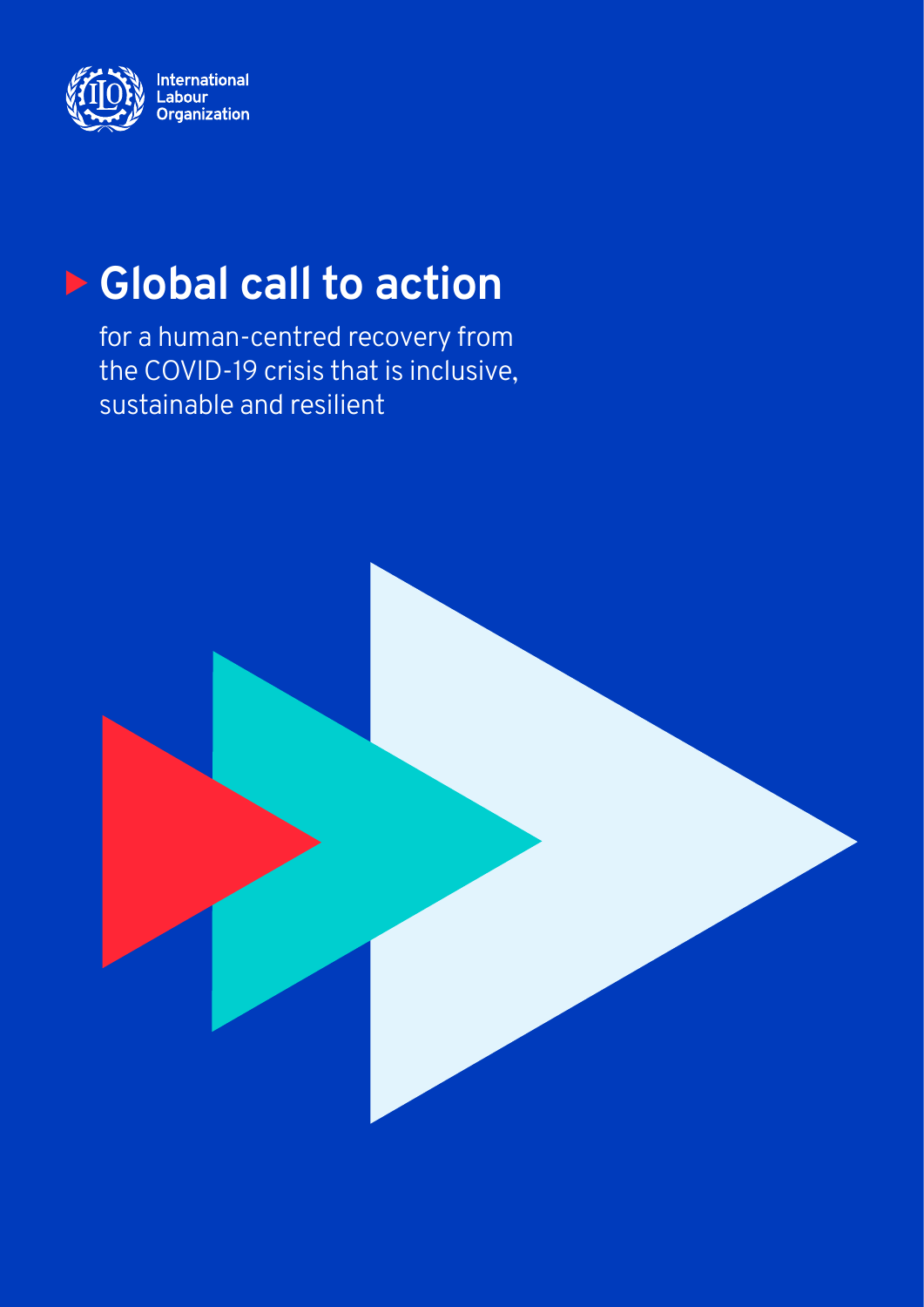# ▶ Global call to action

for a human-centred recovery from the COVID-19 crisis that is inclusive, sustainable and resilient

2021

International Labour Organization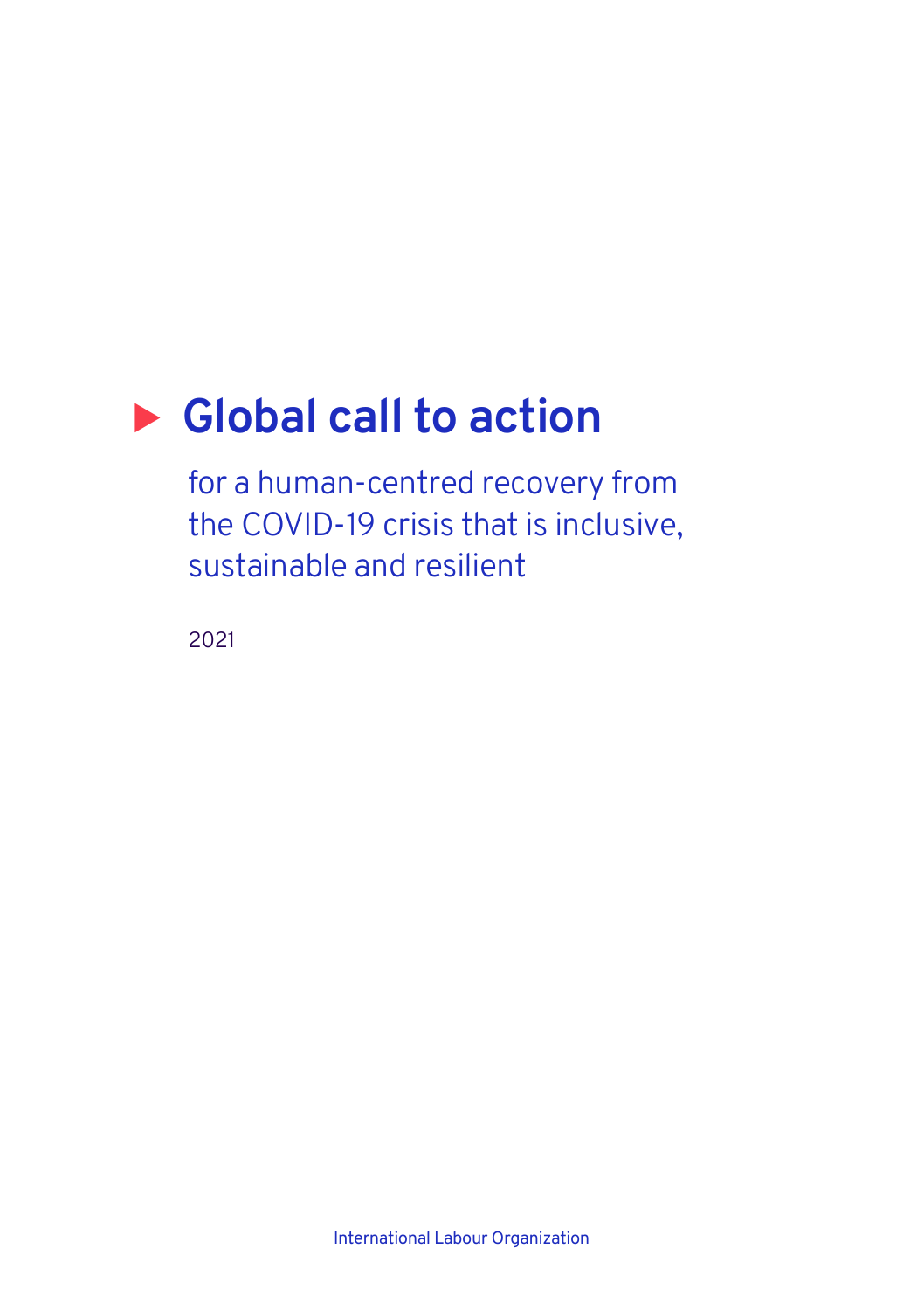The General Conference of the International Labour Organization,

Having received the proposal made by the Conference Committee on the Response to COVID-19,

Considering the urgent need for action to ensure a human-centred recovery from the COVID-19 crisis that is inclusive, sustainable and resilient,

Adopts, this seventeenth day of June of the year two thousand and twenty-one, the following resolution

# **A global call to action for a human-centred recovery from the COVID-19 crisis that is inclusive, sustainable and resilient**

- 1. The coronavirus disease (COVID-19) pandemic is having a profound impact on humanity, underscoring the interdependence of all members of society and all countries.
- 2. In addition to the tragic loss of life and damage to human health and communities, the pandemic has had devastating impacts on the world of work. It has led to increased unemployment, underemployment and inactivity; losses in labour and business income, especially in the most impacted sectors; enterprise closures and bankruptcies, particularly for micro, small and medium-sized enterprises; supply chain disruptions; informality and insecurity of work and income; new challenges to health, safety and rights at work; and exacerbated poverty and economic and social inequality.
- 3. The crisis has affected the most disadvantaged and vulnerable disproportionately, particularly individuals in the informal economy and in insecure forms of work; those working in low-skilled jobs; migrants and those belonging to ethnic and racial minorities; older persons; and those with disabilities or living with HIV/AIDS. The impact of the crisis has exacerbated pre-existing decent work deficits, increased poverty, widened inequalities and exposed digital gaps within and among countries.
- 4. Women have suffered disproportionate job and income losses, including because of their over-representation in the hardest-hit sectors, and many continue to work on the front line, sustaining care systems, economies and societies, while often also doing the majority of unpaid care work, which underscores the need for a gender-responsive recovery.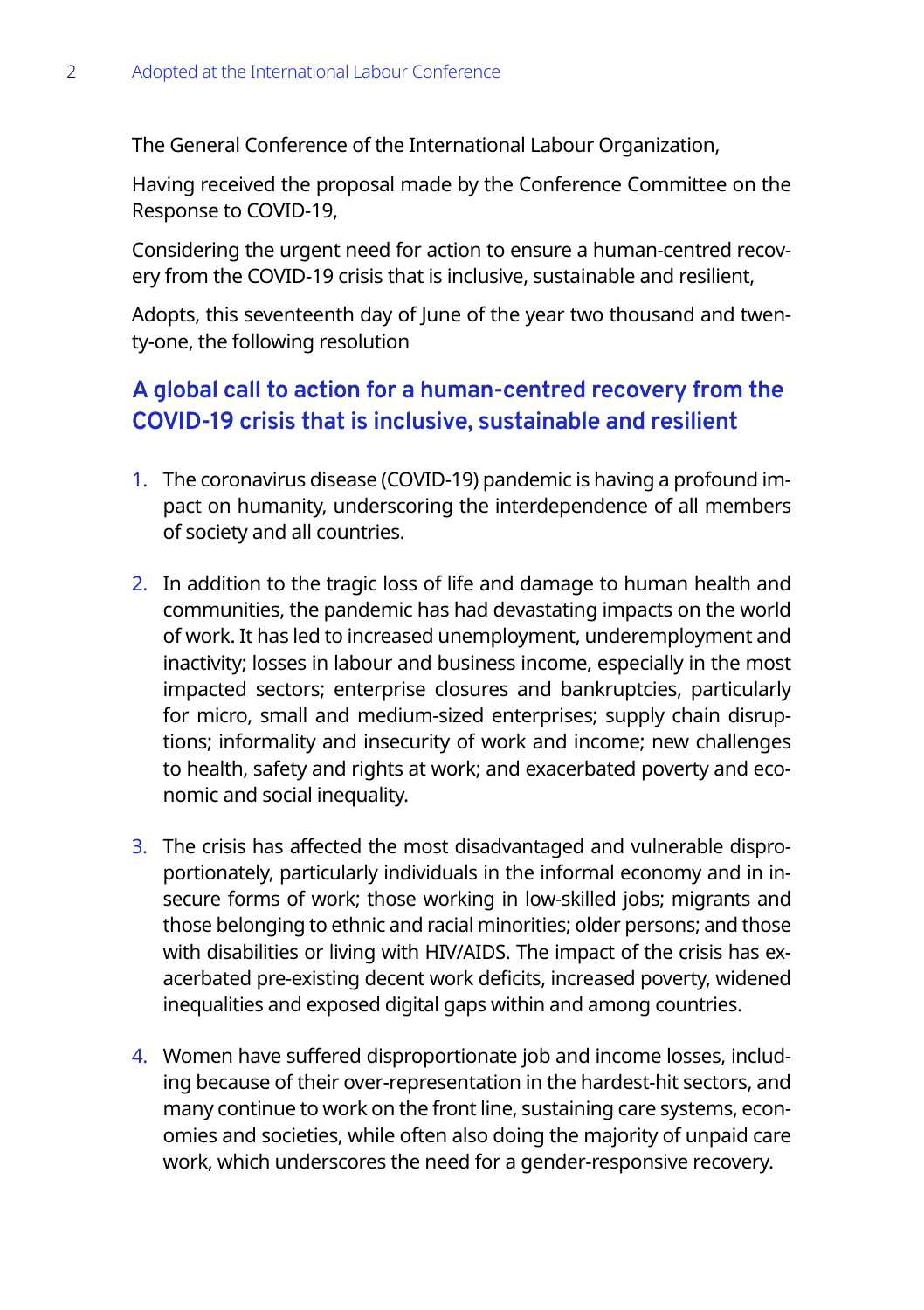- 5. The crisis has profoundly disrupted the education, training and employment of young people, making it even harder for them to find a job, successfully transition from education and training to work, continue education or start a business and posing the risk of a reduced trajectory of earnings and advancement over the course of their working lives.
- 6. Without concerted action by governments, employers' and workers' organizations, and the international community, these differential effects will endure well beyond the pandemic itself, with profound implications for the achievement of social justice and decent work for all, including full, productive and freely chosen employment, and will further reverse gains and undermine progress towards achieving the goals of the United Nations 2030 Agenda for Sustainable Development.
- 7. Urgent and coordinated action, including in the multilateral context, is also needed to ensure that all people have timely, equitable, affordable and global access to quality, safe and effective COVID-19 vaccines, treatments and preventive measures, such as health technologies, diagnostics, therapeutics and other COVID-19 health products, with fair distribution across all levels of society, which is critical to safety and health, to curbing the growing inequality within and between countries, and to restarting economies and building forward better.
- 8. The ILO Centenary Declaration for the Future of Work, 2019, with its human-centred approach, based on the unique tripartite structure and normative mandate of the International Labour Organization (ILO), provides the foundation for a recovery from the crisis that is fully inclusive, sustainable and resilient and supports a just transition. The Declaration offers a positive vision and a road map for how countries can build forward better. Accelerating its implementation through increased emphasis and investment must become a top priority of public policy, enterprise actions and international cooperation.

## ▶ I. Urgent action to advance a human-centred recovery **that is inclusive, sustainable and resilient**

9. We, governments and employers' and workers' organizations, commit to working individually and collectively and with the support of the ILO for a human-centred recovery from the COVID-19 crisis through the fo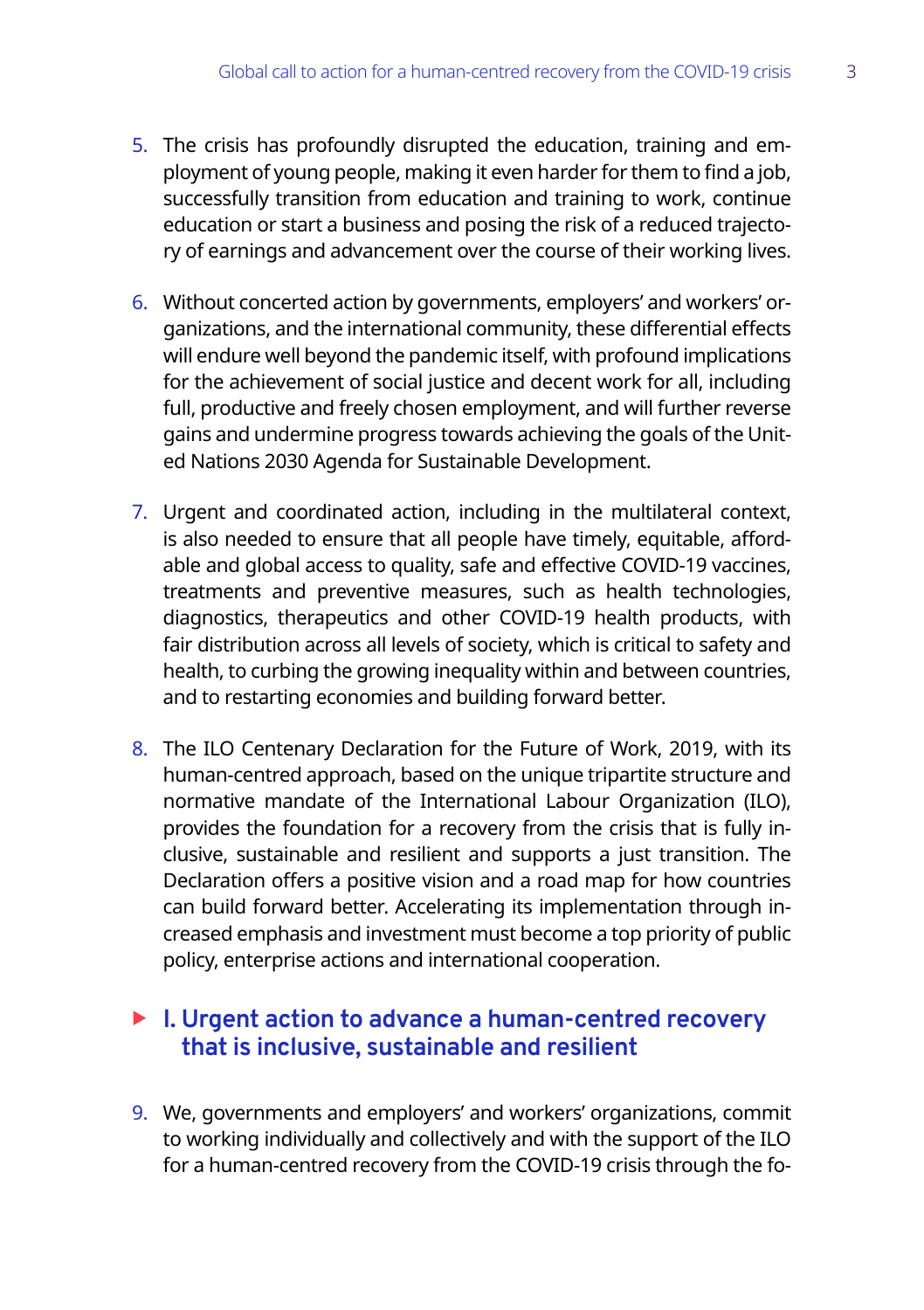cused and accelerated implementation of the ILO Centenary Declaration, thereby advancing progress towards an inclusive, sustainable and resilient development with decent work for all.

- 10. We commit to addressing the global dimensions of the crisis through enhanced international and regional cooperation, global solidarity and policy coherence across the economic, social, environmental, humanitarian and health domains, thereby enabling all countries to overcome the crisis and expedite progress towards the achievement of the 2030 Agenda, the Paris Agreement of the United Nations Framework Convention on Climate Change and the Addis Ababa Action Agenda of the Third International Conference on Financing for Development.
- 11. We commit to placing the aim of full, productive and freely chosen employment and decent work, the needs of the most vulnerable and hardest hit by the pandemic, and support for sustainable enterprises, jobs and incomes at the heart of strategies that are gender-responsive, to build forward better from the crisis, tailored to specific situations and taking into full account national circumstances and priorities, including by working to:

#### **A. Inclusive economic growth and employment**

- a. provide for a broad-based, job-rich recovery with decent work opportunities for all through integrated national employment policy responses, recognizing the important role of the private and the public sector and the social and solidarity economy, including:
	- i. supportive macroeconomic, fiscal and industrial policies that also foster equity and stability; and
	- ii. appropriate public and private investment in sectors hit hardest by the crisis, such as hospitality, tourism, transport, arts and recreation and some parts of retail, and those with strong potential to expand decent work opportunities, such as the care economy, education and infrastructure development;
- b. facilitate a speedy recovery towards a sustainable travel and tourism sector, bearing in mind its labour-intensive nature and its key role in countries highly dependent on tourism, including Small Island Developing States;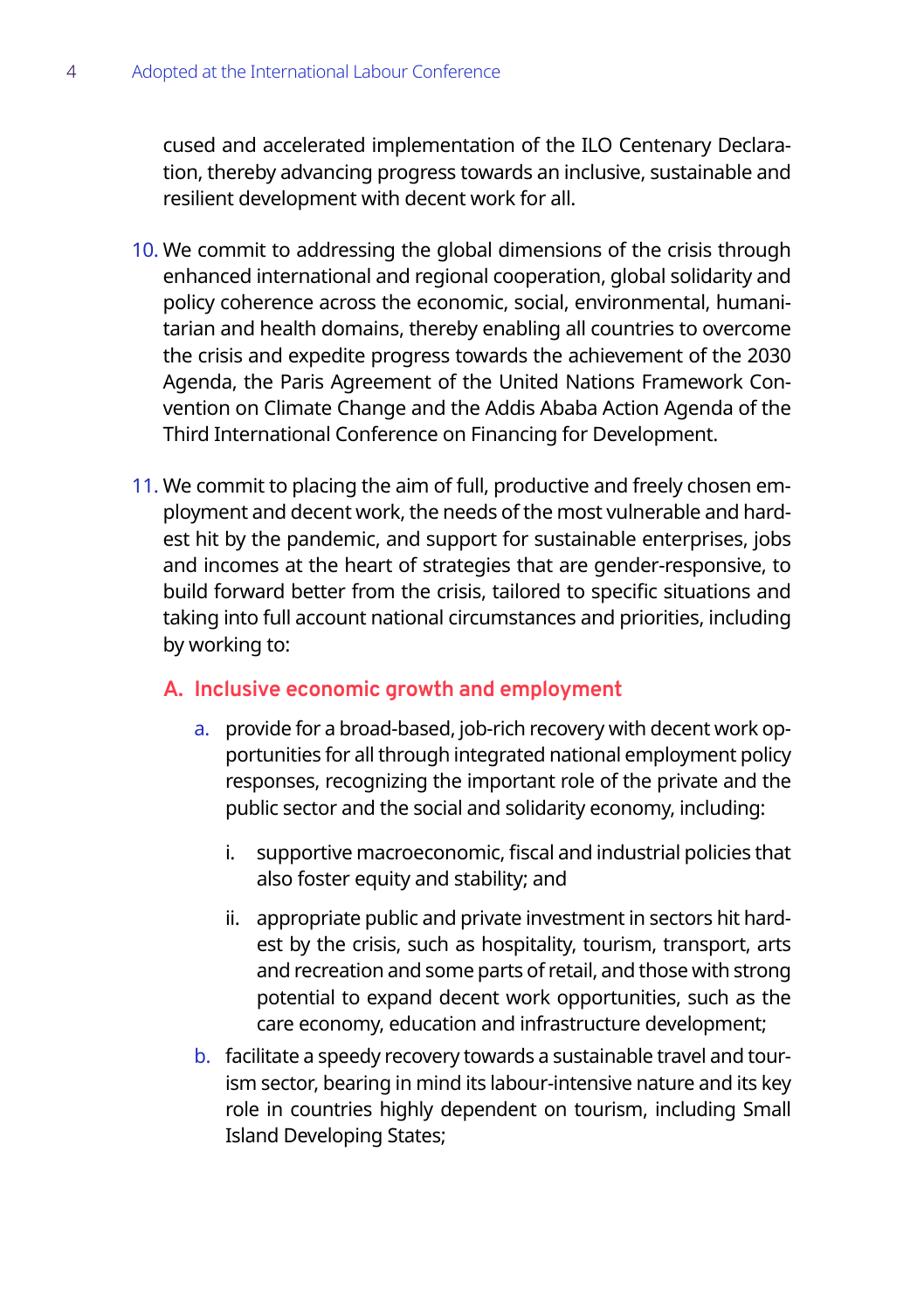- c. promote global solidarity through support for developing countries experiencing crisis-related reductions in fiscal and monetary policy space or unsustainable external debt obligations;
- d. support business continuity and an enabling environment for innovation, productivity growth and sustainable enterprises, including micro, small and medium-sized enterprises, recognizing the important role of sustainable enterprises as generators of employment and promoters of innovation and decent work;
- e. provide incentives to employers to retain workers despite crisis-related reduction of business activity, such as through work-sharing and shorter working weeks, targeted wage subsidies, temporary measures relating to tax and social security contributions, and access to business support measures in order to maintain employment and income continuity;
- f. strengthen national systems of employment services and national policies to provide quality employment services for workers and employers to mitigate crisis- induced economic and labour market disruption, recognizing, where appropriate, the complementary role of private employment services when properly regulated in line with international labour standards, including the prohibitions therein on charging fees and costs to workers;
- g. support quality education, training and decent work for young people, to maximize their potential as a source of dynamism, talent, creativity and innovation in the world of work and as a driving force for shaping a better future of work;
- h. strengthen public and private investment in skills development and lifelong learning, including through universal access to quality education and more equitable and effective access to training, including apprenticeships, career guidance, upskilling and reskilling, and through other active labour market policies and partnerships that facilitate successful labour market transi tions and reduceskills mismatches, gaps and shortages, including for the low-skilled and the long- term unemployed;
- i. foster more resilient supply chains that contribute to:
	- i. decent work;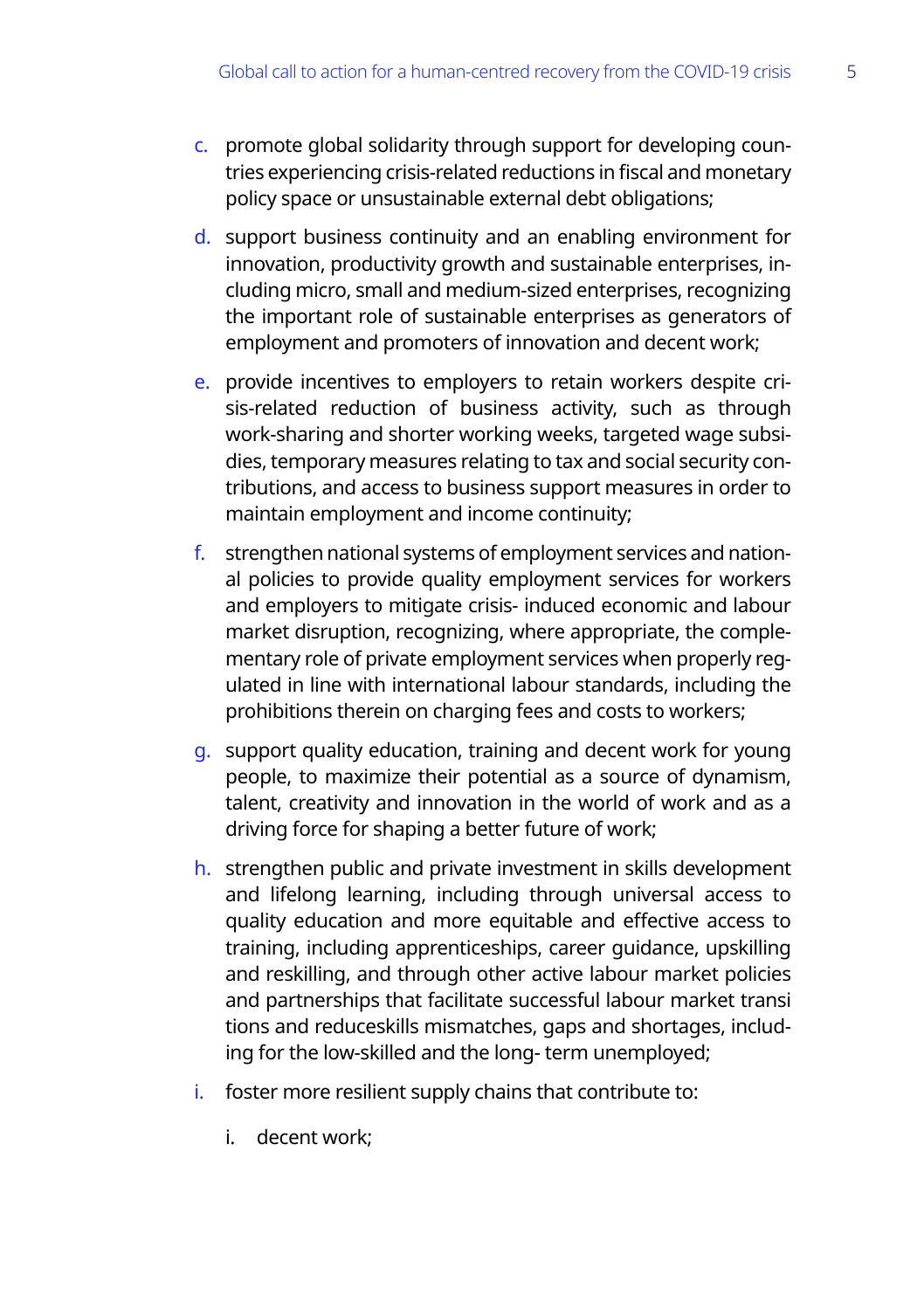- ii. sustainability of enterprises along the supply chain, including micro, small and medium-sized enterprises;
- iii. environmental sustainability; and
- iv. protection of and respect for human rights in line with the three pillars of the UN Guiding Principles on Business and Human Rights and the ILO Tripartite Declaration of Principles concerning Multinational Enterprises and Social Policy; supported by sustainable international trade and investment;
- j. leverage the opportunities of just digital and environmental transitions to advance decent work, inter alia through social dialogue, including collective bargaining and tripartite cooperation;
- k. develop and implement comprehensive, innovative and integrated approaches to curb the spread of informality and accelerate the transition to the formal economy, particularly for the creation, preservation and formalization of enterprises and decent jobs, paying due attention to the rural economy;

#### **B. Protection of all workers**

- a. provide all workers with adequate protection, reinforcing respect for international labour standards, and promoting their ratification, implementation and supervision, with particular attention to areas where serious gaps have been revealed by the crisis. This includes respect for fundamental principles and rights at work; an adequate minimum wage, either statutory or negotiated; maximum limits on working time; and safety and health at work with particular attention to the ongoing challenges presented by the COVID-19 pandemic;
- b. redouble efforts to address the increasing fundamental rights violations resulting from the pandemic, with special emphasis on the elimination of child and forced labour;
- c. provide that workers at higher risk of exposure to COVID–19 and those at greater risk of negative health impacts, such as healthcare workers and all other frontline workers, including those working transnationally, have access to vaccines, personal protective equipment, training, testing and psychosocial support, and that they are adequately remunerated and protected at work, including against excessive workloads;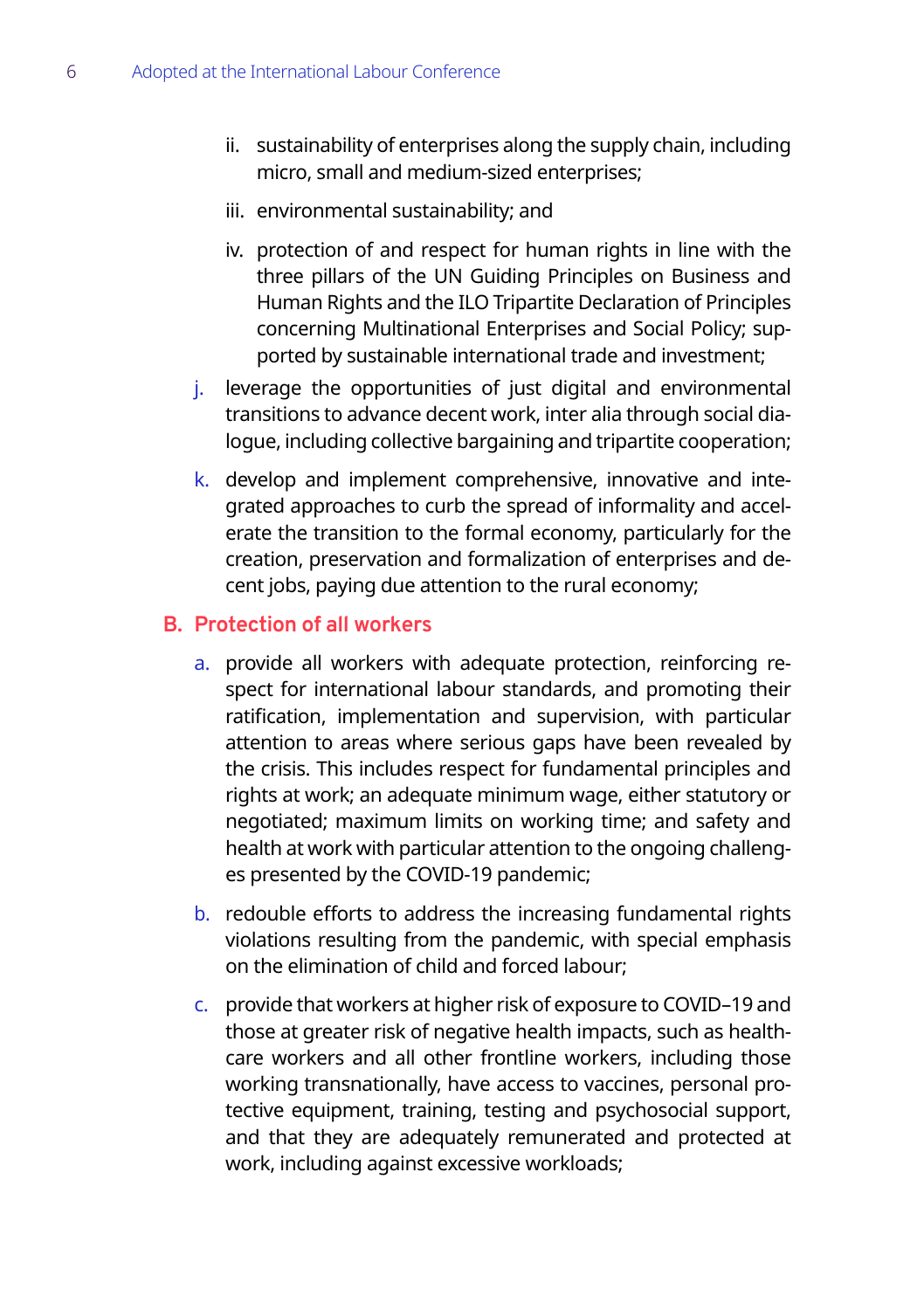- d. strengthen occupational safety and health measures by cooperating with public institutions, private enterprises, employers, workers and their representatives on:
	- i. the provision of tailored practical guidance;
	- ii. support for risk management;
	- iii. the introduction of appropriate control and emergency preparedness measures;
	- iv. measures to prevent new outbreaks or other occupational risks; and
	- v. compliance with health measures and other COVID-19 based rules and regulation;

recognizing that safe and healthy working conditions are fundamental to decent work;

- e. introduce, utilize and adapt teleworking and other new work arrangements so as to retain jobs and expand decent work opportunities through, among other means, regulation, social dialogue, collective bargaining, workplace cooperation and efforts to reduce disparities in digital access, respecting international labour standards and privacy and promoting data protection and work-life balance;
- f. uphold the continued relevance of the employment relationship as a means to provide certainty and legal protection to workers, while recognizing the extent of informality and the urgent need to ensure effective action to achieve the transition to formality and decent work;
- g. implement, through public policy and enterprise practice, a transformative agenda for gender equality by:
	- i. ensuring equal pay for work of equal value, supported inter alia by pay transparency;
	- ii. expanding policies providing adequate paid care leave and promoting a more balanced sharing of work and family responsibilities;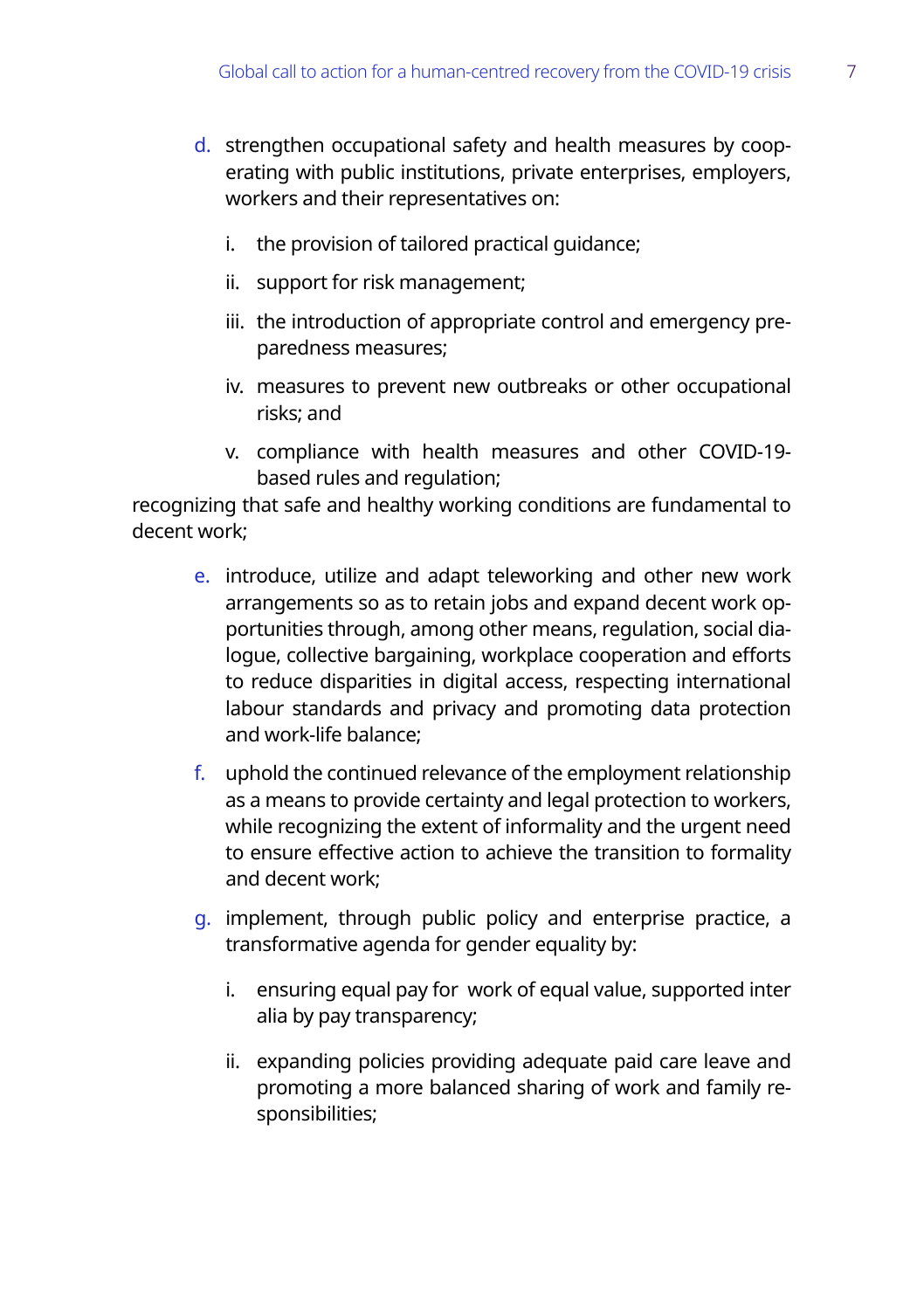- iii. promoting employment creation and lifelong learning policies that close gender skills gaps;
- iv. investing in education, healthcare, social work, the care economy and other sectors, addressing understaffing and improving working conditions;
- v. removing legal and other types of barriers to entry to and advancement in education, training, employment and careers, including by combating gender stereotypes; and
- vi. preventing and protecting against gender-based violence and harassment in the world of work;
- h. execute across the public and private sectors a transformative agenda for equality, diversity and inclusion aimed at eliminating violence and harassment in the world of work and discrimination on all grounds, including race, colour, sex, religion, political opinion, national extraction and social origin, and taking into account the specific circumstances and vulnerabilities of migrants, indigenous and tribal peoples, people of African descent, ethnic minorities, older persons, persons with disabilities and persons living with HIV/AIDS;

#### **C. Universal social protection**

- a. achieve universal access to comprehensive, adequate and sustainable social protection, including nationally defined social protection floors, ensuring that, at a minimum, over the life cycle, all in need have access to basic income security and to essential healthcare, recognizing the right to the enjoyment of the highest attainable standard of physical and mental health as more important than ever;
- b. enhance access to unemployment protection to ensure support for workers who have lost their jobs and livelihoods due to the pandemic and to facilitate transitions;
- c. provide access to adequate paid sick leave, and sickness benefits and health and care services, family leave and other family-friendly policies for all workers, ensuring coverage in cases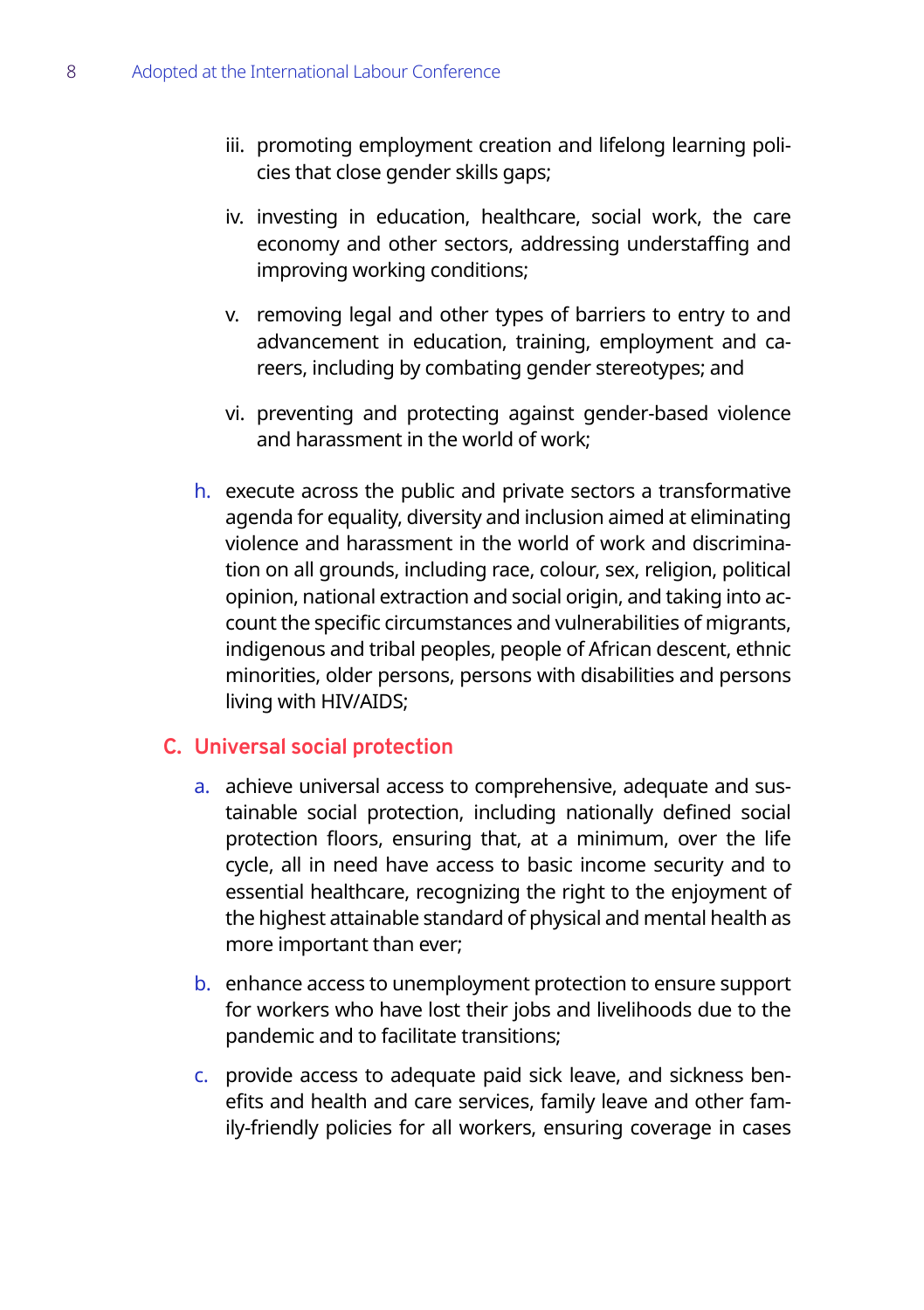of quarantine and self-isolation and developing faster delivery mechanisms for benefits;

- d. provide for equitable and sustainable financing for social protection systems through effective resource mobilization as well as reinforced global solidarity and coordination to ensure that no one is left behind;
- e. reinforce the essential role of the public sector in supporting well-functioning economies and societies, recognizing in particular the important role of public health and care systems in times of a health crisis and in the prevention of future shocks and pandemics;

#### **D. Social dialogue**

- a. build upon the role that social dialogue, both bipartite and tripartite, has played in the immediate response to the COVID-19 pandemic in many countries and sectors, based on respect for and the promotion and realization of the enabling rights of freedom of association and the effective recognition of the right to collective bargaining;
- b. promote social dialogue in particular to support delivery of the outcomes set out in this global call to action, including through governments consulting with social partners on designing and implementing national recovery plans and policies addressing the need for retention and creation of decent jobs, business continuity, and investment in priority sectors and areas, both public and private, to ensure a job-rich recovery;
- c. strengthen the capacity of public administrations and employers' and workers' organizations to participate in such dialogue as the means to develop and implement regional, national, sectoral and local recovery strategies, policies and programmes.

## ▶ II. ILO leadership and support of a human-centred **recovery that is inclusive, sustainable and resilient**

12. The ILO, with its mandate for social justice and decent work, must play a leadership role with its constituents and in the international system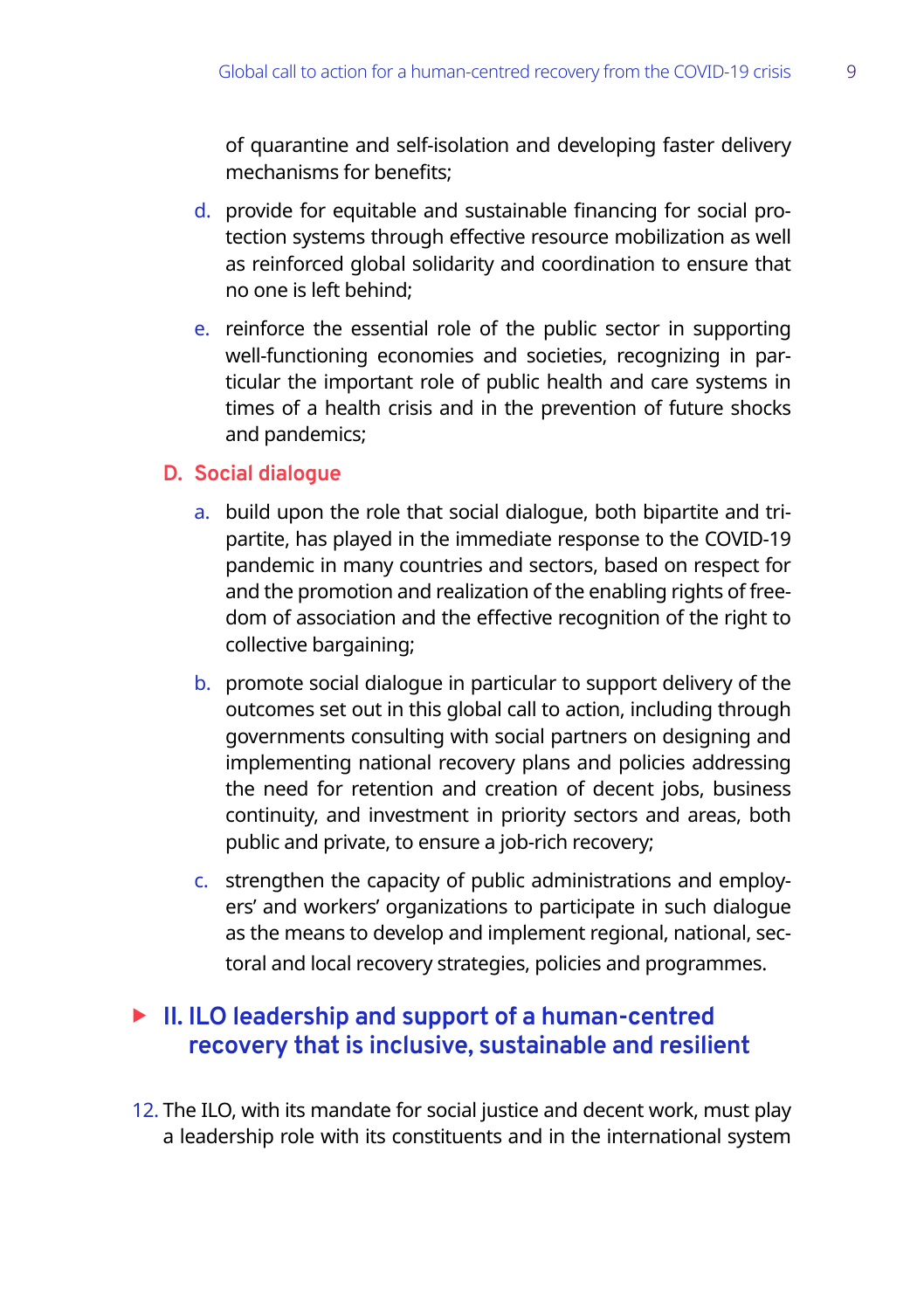in advancing a human-centred recovery from the COVID-19 crisis that is inclusive, sustainable and resilient. Through focused and accelerated implementation of the ILO Centenary Declaration, it will strengthen its support of Member States' recovery efforts and leverage the support of other multilateral organizations and international institutions while contributing actively to the efforts of the United Nations system to expedite delivery of the 2030 Agenda.

- 13. In order to help governments and employers' and workers' organizations build forward better from the crisis, the ILO will use all its means of action to support the design and implementation of recovery strategies that leave no one behind. To this end, the ILO will strengthen its support of Member States' efforts to:
	- a. create inclusive and sustainable economic growth, employment and social development, increasing support for the development of policies and approaches that:
		- i. generate employment-intensive investment;
		- ii. strengthen active labour market policies;
		- iii. promote an enabling environment for entrepreneurship and sustainable enterprises;
		- iv. boost productivity through diversification and innovation;
		- v. harness the fullest potential of technological progress and digitalization, including platform work, to create decent jobs and sustainable enterprises, enable broad social participation in its benefits and address its risks and challenges, including by reducing the digital divide between people and countries;
		- vi. promote skills development opportunities that are responsive to labour market needs and support effective transitions for young people from education and training to work; and
		- vii. promote guidance, training and employment services that provide older workers with the facilities, advice and assistance they may need to expand their choices, optimize their opportunities to work in good-quality, productive and healthy conditions until their retirement, and to enable active ageing;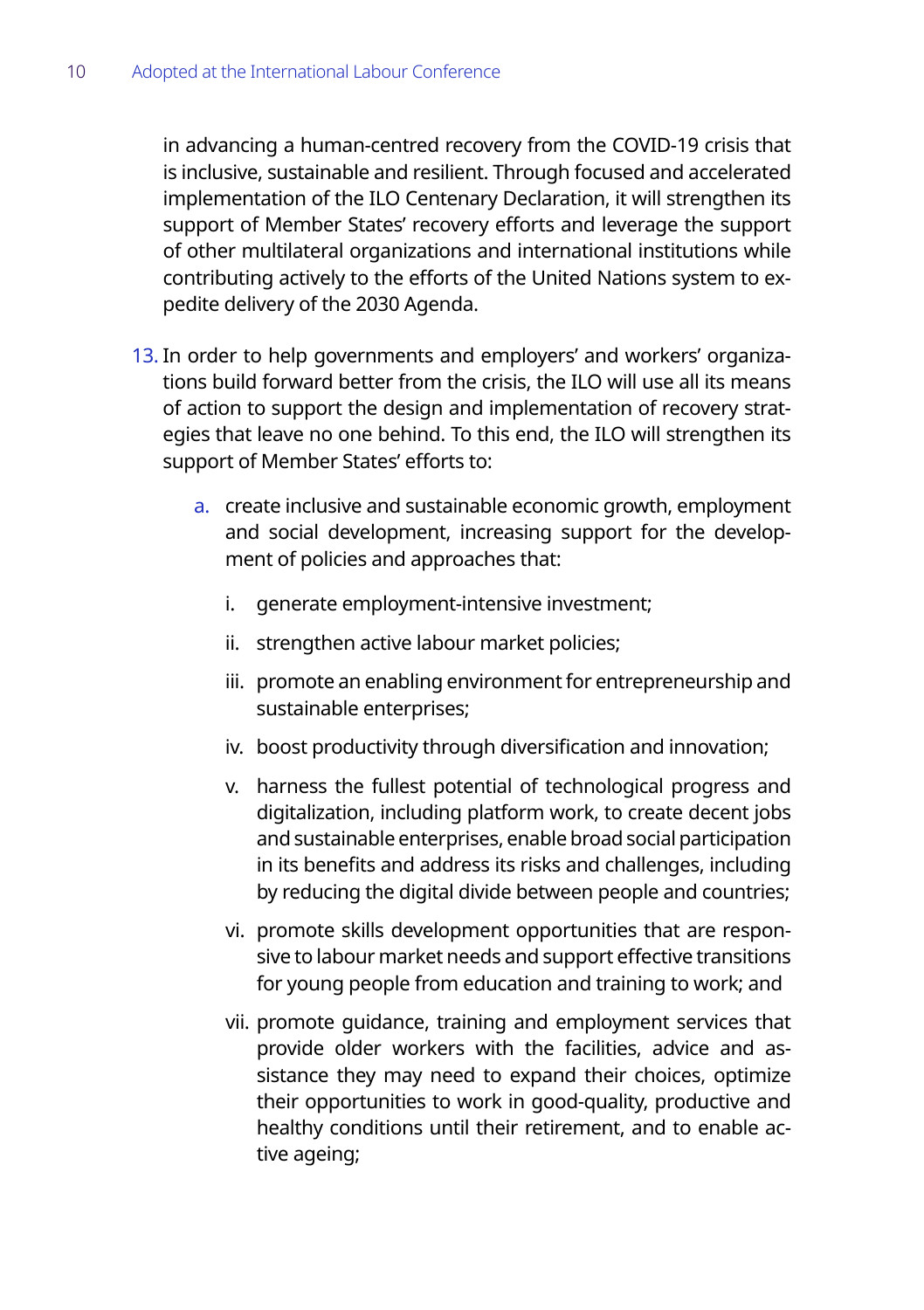- b. protect all workers, including by strengthening policy advice, capacity-building and technical assistance in support of:
	- i. sound labour relations and the promotion of legal and institutional frameworks based on international labour standards, including fundamental principles and rights at work, and a particular emphasis on occupational safety and health in the light of the experience of the COVID-19 pandemic;
	- ii. prioritizing and mainstreaming strategies to address the informal economy and insecure forms of work, which have been particularly affected by the crisis, including through research, development cooperation and policy interventions and guidance; and
	- iii. preserving jobs and increasing the resilience of labour markets to crises and pandemics;
- c. achieve universal access to comprehensive, adequate and sustainable social protection, including floors, that ensures income security and health protection and enables people, including the self-employed and workers in the informal economy, to cope with challenges in life and work such as those precipitated by the COVID-19 crisis;
- d. strengthen the capacity of labour administrations, labour inspectorates and other relevant authorities to ensure implementation of rules and regulations, especially regarding social protection and occupational safety and health;
- e. use social dialogue to design and implement recovery strategies, strengthening the capacity of employers' and workers' organizations to engage in national recovery strategies and to support their members in the recovery, including through the International Training Centre of the ILO and its training partners.
- 14. Underlining the importance of multilateralism, particularly in addressing the COVID-19 crisis' impacts on the world of work, the ILO will strengthen cooperation with relevant multilateral and regional organi zations and processes to achieve a strong and coherent global response in support of national recovery strategies, including in order to: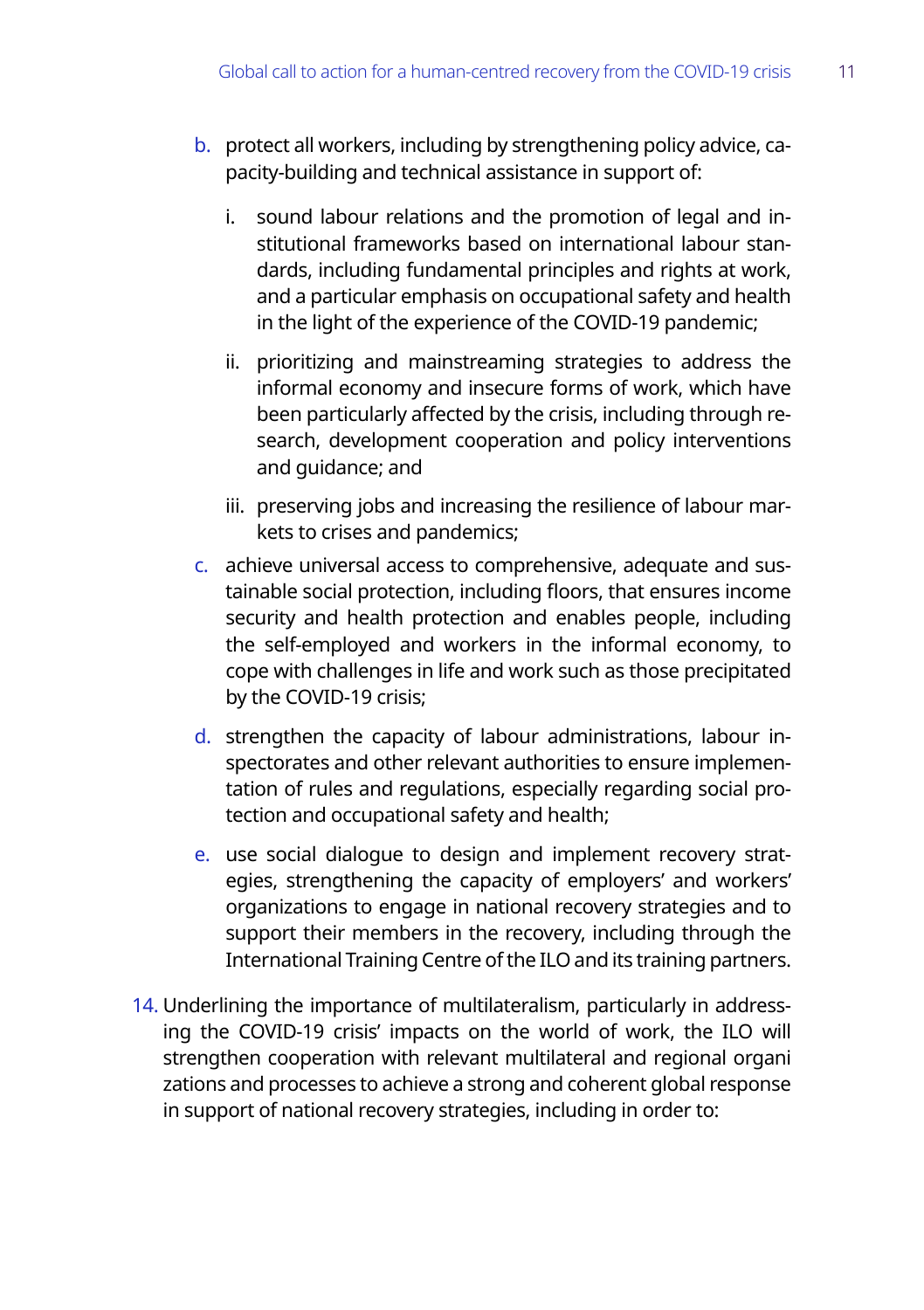- a. coordinate the provision of technical and financial support to maximize its beneficial impact on employment and decent work, with a special focus on the most vulnerable and affected people and the hardest-hit sectors;
- b. prioritize in national policy and development cooperation: respect for fundamental principles and rights at work; ratification and implementation in law and practice of international labour standards; skills development and lifelong learning and other active labour market policies; gender equality; occupational safety and health; and financing of the business continuity of enterprises disproportionately affected by the crisis, including micro, small and medium-sized enterprises;
- c. assist Member States in developing and implementing financing strategies with global support for comprehensive and sustainable social protection systems with the objective of comprehensive, adequate and sustainable universal social protection, including floors, on the basis of international labour standards;
- d. coordinate decent work objectives and capacity-building assistance more closely with international trade and investment policies to widen the benefits of international trade and investment and promote decent work, environmental sustainability and sustainable enterprises in supply chains, taking into account the strong, complex and crucial links between social, trade, financial, economic and environmental policies;
- e. promote fiscal, monetary and trade and investment policies that aim at achieving inclusive, sustainable and resilient economic growth as well as full, productive and freely chosen employment and decent work, including by improving understanding of the potential beneficial macroeconomic effects of the human-centred approach set out in the ILO Centenary Declaration;
- f. reduce inequalities, formalize the informal economy, address insecure forms of work and promote an enabling environment for entrepreneurship and sustainable enterprises;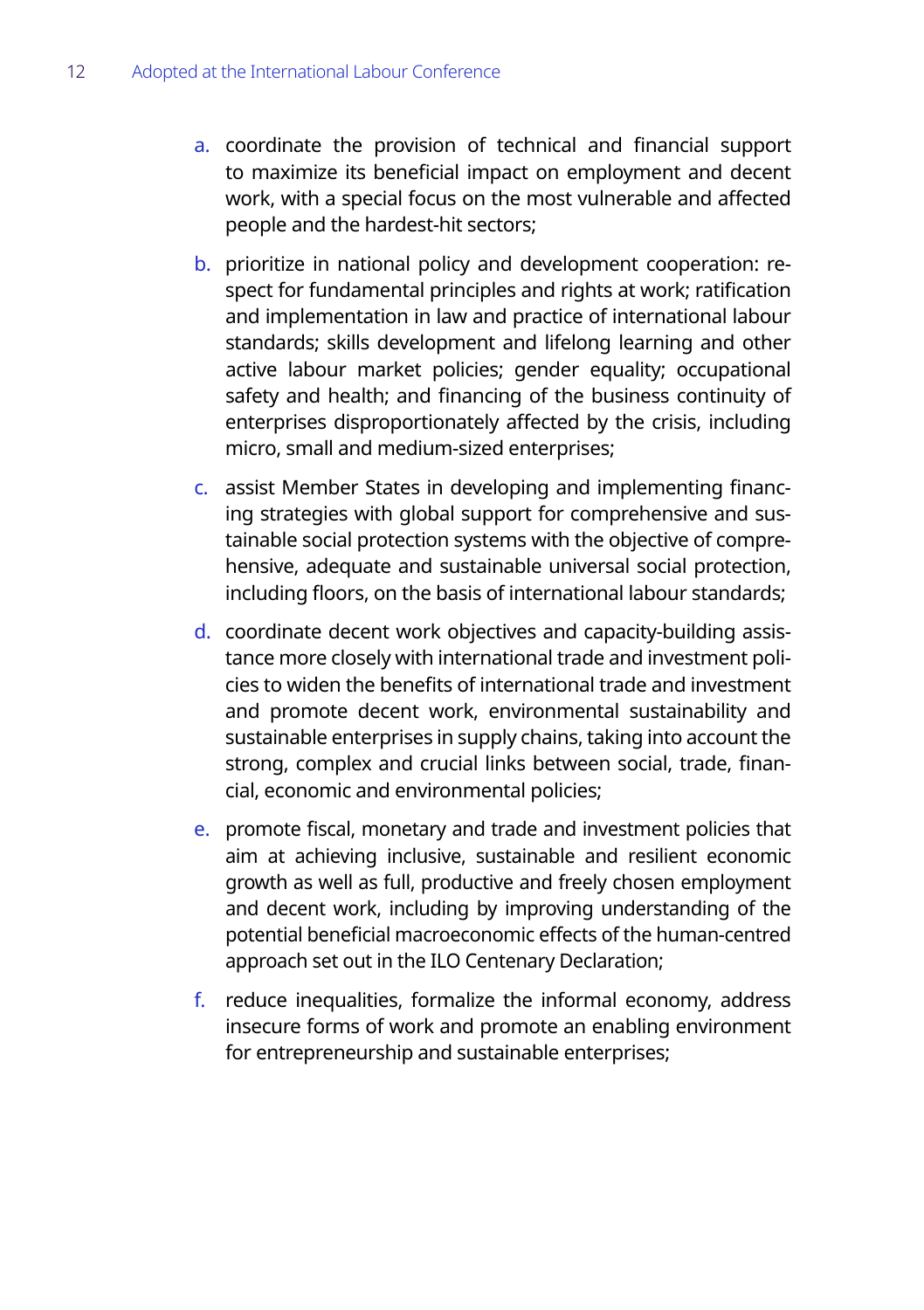- g. advance research and improve data on the potential of the Sustainable Development Goals to generate decent work in order to help focus financing for development strategies on employment-intensive investments and a just transition to environmental sustainability, including in the circular economy, as an integral part of the recovery process;
- h. promote international cooperation and solidarity mechanisms to work towards COVID-19 vaccine equity and non-discriminatory COVID-19-related certification.
- 15. The ILO will work with other multilateral institutions to convene a major policy forum, with modalities to be determined by the Governing Body, aimed at mobilizing a strong and coherent global response in support of Member States' human-centred recovery strategies that are inclusive, sustainable and resilient, including through joint initiatives and enhanced institutional arrangements among international and regional organizations.